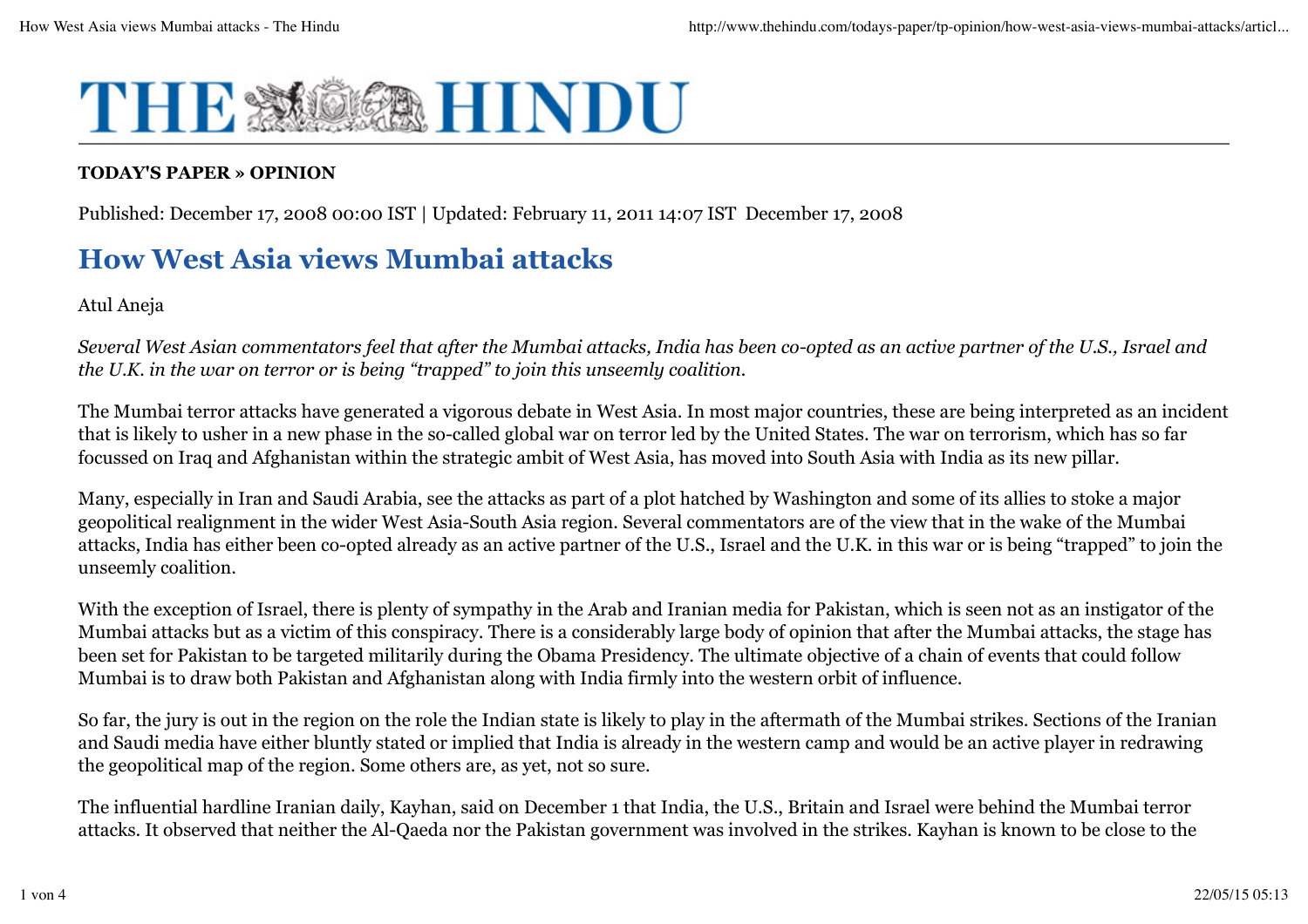Iranian supreme leader, Ayatollah Ali Khamenei, but that does not mean it necessarily reflects his views or that of a majority of Iranians.

#### **'Vengeance obsession'**

The Saudi-owned daily Al Hayat has also voiced suspicion over India's strategic relationship with the U.S. "The Indian brother may have already given the Americans a mandate to launch wars in the Indian subcontinent, whose management will be India's responsibility, since it is possessed by the same 'vengeance obsession' that struck the Americans [in 2001]."

The Lebanese militant group, Hizbollah, which successfully battled Israel for 33 days in the killing fields of South Lebanon in 2006, does not presume that India is already part of the western camp. But sensing that New Delhi is under enormous pressure to join it, the militant group has counselled India to steer clear of an alliance with the U.S. and Israel. In a statement, Sayyid Nawwaf al-Musawi, Hizbollah's head for international relations, has recalled India's image as a country which has not succumbed to pressures of big powers since its independence.

#### **Hizbollah's stand**

"India has been one of the three founder-states of the Non-Aligned Movement, which sought to follow a path that is independent from the hegemony of the arrogant. We have noted that these kinds of attacks that struck India are often a prelude to U.S. security and military interference that confiscates the sovereignty of states at the pretext of fighting terrorism. These attacks will be an opportunity for the U.S. administration to blackmail both Pakistan and India and infringe on their sovereignty."

The statement also warns India against the pitfalls of depending on Israeli intelligence. It says Israel sets this "additional trap that aims at inundating states with misleading intelligence as well as infiltrating their security and military establishments."

According to the Hizbollah, those who carried out the Mumbai strikes were of the Takfiri ideological persuasion. It is widely perceived that the Takfiris are extremists who view the entire non-Muslim world as a battleground, with the majority of Muslims also being termed infidels.

The Hizbollah said it rejected "Takfiri ideas which make others targets of killing and aggression ... the deadly Takfiri thought has been tearing apart the body of the Muslim community, [has] inflicted massacres on them and shed much of their blood."

The Hizbollah pointed out that it did not view conflicts through a religious ideological prism. "Our opinion on divisions and conflicts … are not based on religious, ethnic, or sectarian considerations but on the basis of arrogance and oppression. We stand by the oppressed, regardless of their religion, ethnicity, colour, or countries in order to confront the arrogant ones whatever their religious and national affiliations might be."

Commenting on how it envisaged its relations with India, Hizbollah, which has now emerged as a highly influential player in the Lebanese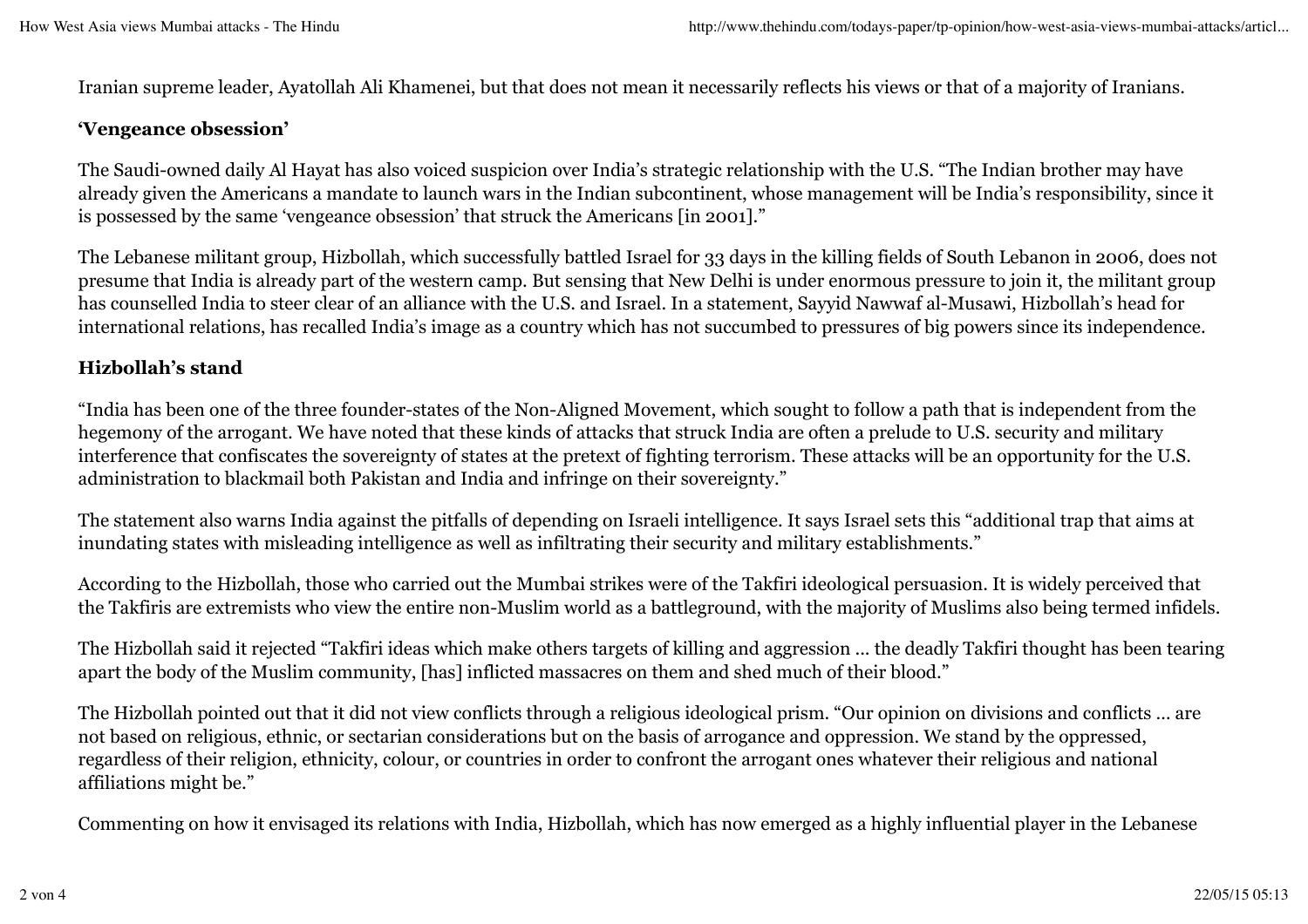political establishment, said: "[It is] our desire to consolidate dialogue and friendship with the Indian people of various groups in order to uphold freedom of mankind and confront the forces of arrogance, takfir, and Zionism, because these forces cooperate and stand together to reap the fruits of their common work. Indeed, they have the same approaches and methods."

# **The 9/11 analogy**

There has been considerable comment on the negative implications of characterising the Mumbai attacks as India's 9/11. Al Hayat points out that repeated references to 9/11 in the wake of the Mumbai attacks only bring back "the atmosphere of the U.S. 9/11."

The website of Iran's state-run Islamic Republic New Agency (IRNA) also posted an article on December 5, stressing that the Americans were going to great lengths to connect the group which perpetrated the 9/11 attacks with terrorists who struck in Mumbai. It cited the visit by U.S. Secretary of State Condoleezza Rice to New Delhi, where she reportedly said those who attacked India's commercial capital and those blamed for the 2001 terror attacks in New York and Washington "move in the same circles."

IRNA added: "If there is a connection between the Mumbai attacks and those of September 11 it is to be found in the American response. Seven months after the planes flew into the World Trade Center and Pentagon, Rice described those tragic events as 'an enormous opportunity' to 'create a new balance of power.' Washington now sees a similar opportunity arising from the carnage in India to pursue its interests in South Asia."

## **Sympathy for Pakistan**

The events that followed the Mumbai attacks have generated sympathy for Pakistan in West Asia. An editorial in Saudi Arabia's daily Al Madina said: "Terrorism also threatens Pakistan's very existence, and directly or indirectly harms its sovereignty over its territory, every time the U.S. attacks what Washington claims is a 'terrorist' target within Pakistan. [In the aftermath of the Mumbai attacks], India is furious while Pakistan, already in an extremely complex economic predicament, definitely needs no more crises to add to its existing ones."

An editorial in the Saudi daily Al-Jazirah titled "A War Is Imminent" blamed the policies adopted by the U.S. in Afghanistan as the deeper cause of the current tensions in South Asia. "The terrorist attacks in Mumbai were extremely serious — in terms of their 'quality,' in hitting a number of targets [simultaneously], and in the [large] number of victims [they claimed]. But worst of all, they gave rise to serious political and military tension between India and Pakistan, which may lead to a war. Such a war would be a war between two nuclear powers whose security has been fundamentally undermined by the U.S. warfare in Afghanistan …"

The Iranian leadership was the first to imply that the Pakistani state was not involved in the Mumbai attacks. On December 2, President Mahmoud Ahmadinejad told state television IRIB that the "savage terrorist attacks which killed so many innocent people were staged by [elements] from outside the region as regional people would never do such a thing."